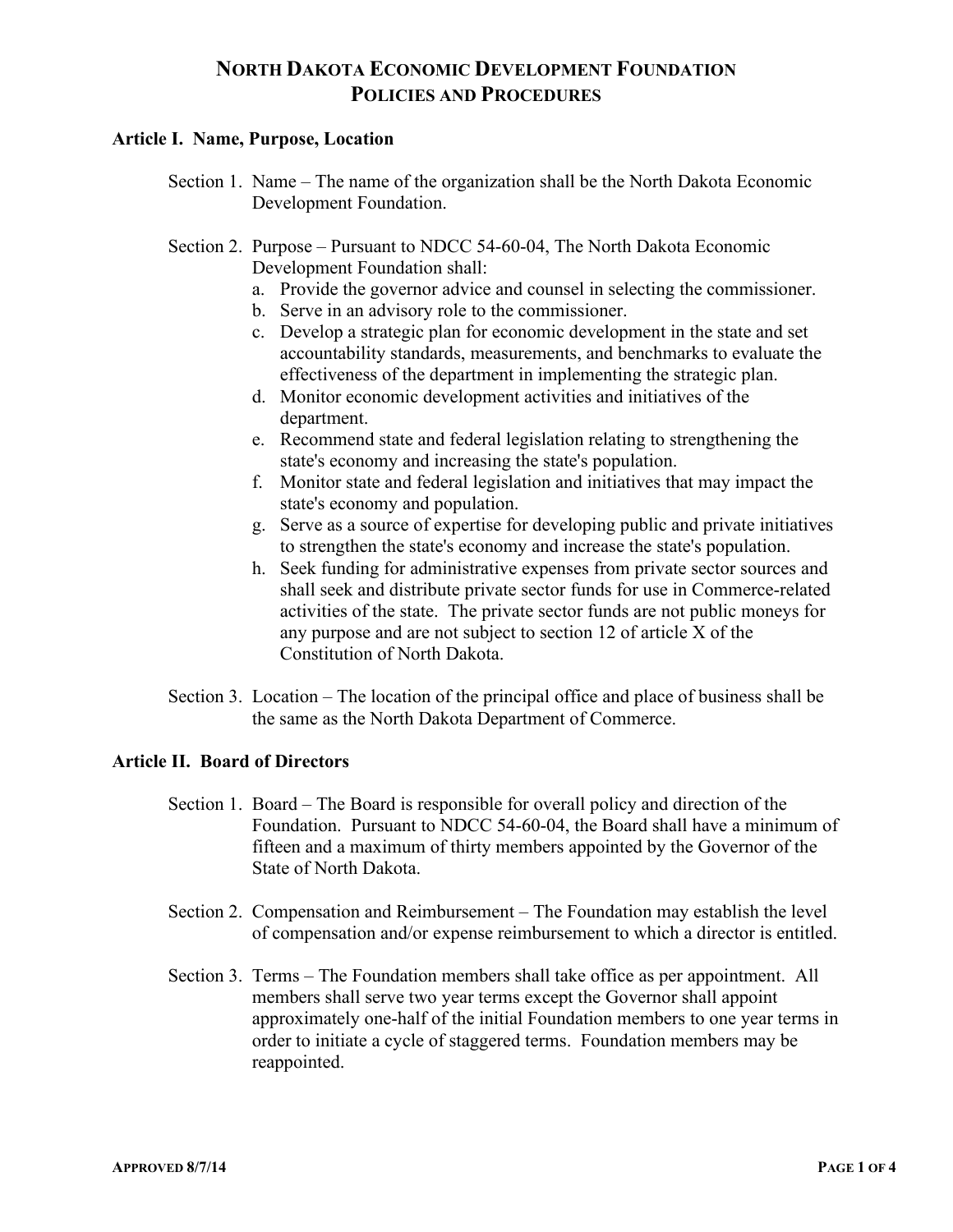- Section 4. Quorum At any meeting of the Foundation members a majority of 8 members shall constitute a quorum for the transaction of business.
- Section 5. Executive Committee Pursuant to NDCC 54-60-04, The Board shall elect an executive committee with a minimum of five and a maximum of seven. The Board shall elect a Chair, Vice-Chair, Secretary, and Treasurer and up to three members at large. The executive committee members shall serve 2 year terms. The executive committee shall exercise all authority of the Board between meetings of the Board. Such action(s) shall be brought before the Board for review and/or ratification at its next regular meeting.
- Section 6. Duties of Officers The Chair shall convene regularly scheduled Board meetings, appoint committees and committee members, and preside or arrange for other members of the executive committee to preside at each meeting in the following order: Vice-Chair, Secretary.

The Vice-Chair will act on behalf of the Chair in that person's absence.

The Secretary shall ensure that accurate records of Board actions are maintained, and ensure that meeting announcements, agendas and minutes are distributed to each director.

The Treasurer will have charge and custody of all financial records of the Foundation and shall Chair the Finance Committee.

- Section 7. Resignation Resignation from the Board must be in writing and received by the Secretary.
- Section 8. All Foundation members must sign a yearly Code of Ethics Form to maintain compliance with performance audit requirements.

#### **Article III. Meetings**

- Section 1. Board Meetings The Board shall meet at least quarterly at an agreed upon time and place.
- Section 2. Annual Meeting The Board shall hold an Annual Meeting in conjunction with the regular Board meeting held closest to each fiscal year end. Items to be handled at the Annual Meeting include, but are not limited to the following:
	- a. Review and update the Strategic Plan and receive the Annual Benchmark Status Report by the Commerce Commissioner.
	- b. Election of Executive Committee members and officers for two year terms.
	- c. Approval of Foundation budget for the coming year.
- Section 3. Meetings held not in person A regular or special meeting of the Board of Directors, with appropriate notification to all interested parties, may be held by means of electronic communication, or conference telephone or similar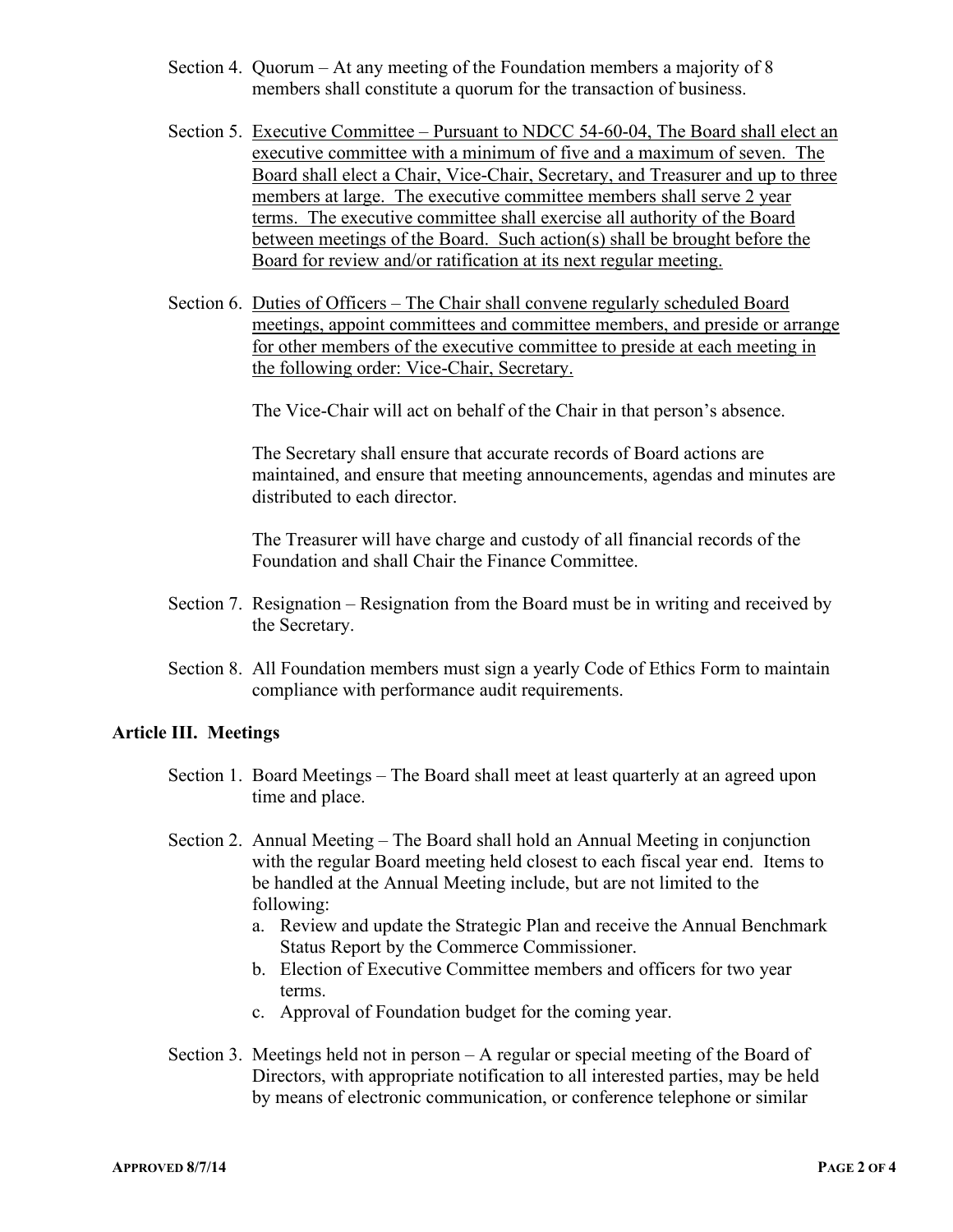communication equipment allowing all persons participating in the meeting to hear each other at the same time, provided that all Directors are properly notified and called, unless they expressly indicate they cannot participate. The results of any meeting held by conference telephone shall be reported and reviewed at the next regular or special meeting of the Board of Directors.

- Section 4. Notice All meetings of the Board and/or its committees will be properly noticed in accordance with the North Dakota Open Records Law, NDCC 44- 04-20.
- Section 5. Conduct of Meetings Meetings of directors, including the order of business, shall be conducted in accordance with Roberts' Rules of Order, Revised, except insofar as the policies and procedures or any rule adopted by the board of directors may otherwise provide.
- Section 6. Action by Consent Any action required or permitted to be taken at any meeting of the board of directors may be taken without a meeting, if prior to such action, a written consent to such action is signed by all members of the board and such consent is filed with the minutes of proceedings of the board of directors. Meeting agenda items of no action may be handled by consent agenda.
- Section 7. Minutes All minutes of the Board meetings shall be provided as requested and required in accordance with the North Dakota Open Records Law, NDCC 44-04-18.

### **Article IV. Committees**

Section 1. Standing Committees – the Board shall have the following standing committees:

> Finance – This committee shall review any expenditure requests and develop a budget for the Foundation.

> Policies – This committee shall review and recommend changes, additions, and/or deletions to the official Foundation Policies and Procedures of record.

> Economic Development Centers of Excellence – This committee, pursuant to NDCC 15-10-41, will partner with the North Dakota State Board of Higher Education, through a joint committee, to create centers of excellence across the state that are directly related to economic development.

Nominating Committee – This committee shall be composed of two members plus the current board chairman. Its purpose is to identify (after consulting with the Governor) qualified individuals to become members of the board of directors as well as members to serve on the Executive Committee pursuant to Article II, Section 5.

Fundraising Committee – This committee shall be composed of five members. Its purpose will be to identify potential donors, coordinate